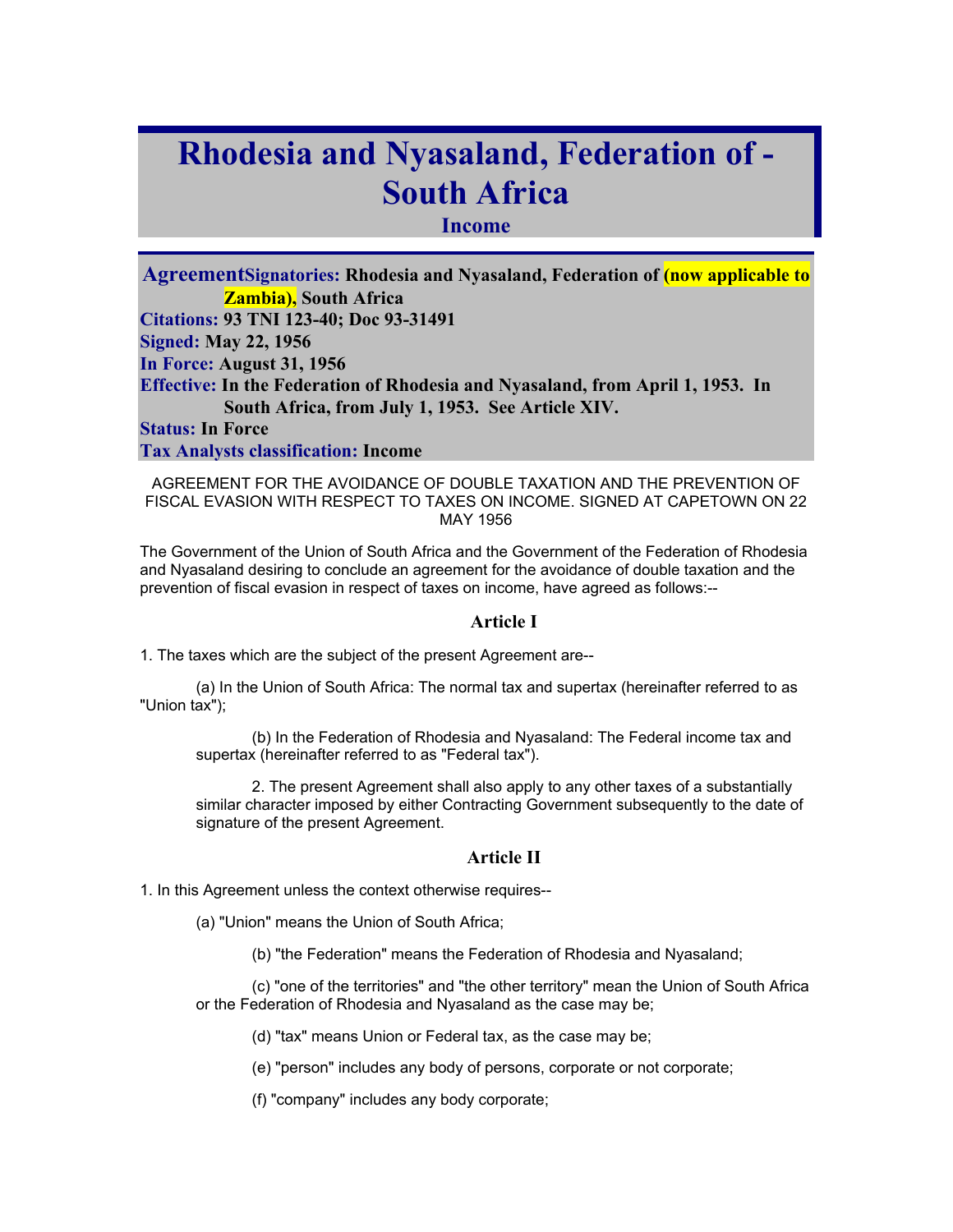(g) "resident of the Union" and "resident of the Federation" mean respectively any person who is ordinarily resident in the Union for the purposes of the Union tax and not ordinarily resident in the Federation for the purposes of the Federal tax and any person who is ordinarily resident in the Federation for the purposes of the Federal tax and not ordinarily resident in the Union for the purposes of the Union tax; and a company shall be regarded as ordinarily resident in the Union if its business is managed and controlled in the Union and ordinarily resident in the Federation if its business is managed and controlled in the Federation;

(h) "company of one of the territories" and "company of the other territory" mean a company which is a resident of the Union or a company which is a resident of the Federation, as the case may be;

(i) "Union enterprise" and "Federal enterprise" mean respectively an industrial or commercial enterprise or undertaking carried on by a resident of the Union and an industrial or commercial enterprise or undertaking carried on by a resident of the Federation; and "enterprise of one of the territories" and "enterprise of the other territory" mean a Union enterprise or a Federal enterprise, as the context requires;

(j) "industrial or commercial enterprise or undertaking" includes an enterprise or undertaking engaged in mining, agricultural or pastoral activities or in the business of banking, insurance or dealing in investments, and "industrial or commercial profits" includes profits from such activities or business but does not include income in the form or dividends, interest, rents, royalties, (including rent or royalties of cinematograph films), management charges, remuneration for personal services or profits from the operation of transport services;

(k) "permanent establishment" when used with respect to an enterprise of one of the territories means a branch, depot, management, factory, farm, mine, quarry or other fixed place of business including any place of natural resources subject to exploitation and a place where construction work or the installation of plant or machinery is carried on but does not include an agency unless the agent has, and habitually exercises, a general authority to negotiate and conclude contracts on behalf of the enterprise or has a stock of merchandise from which he regularly fills orders on its behalf.

In this connection--

(i) An enterprise of one of the territories shall not be deemed to have a permanent establishment in the other territory merely because it carries on business dealings in that other territory through a bona fide broker or general commission agent acting in the ordinary course of his business as such.

(ii) The fact that an enterprise of one of the territories maintains in the other territory a fixed place of business exclusively for the purchase of goods or merchandise shall not of itself constitute that fixed place of business a permanent establishment of the enterprise.

(iii) The fact that a company which is resident in one of the territories has a subsidiary company which is a resident of the other territory or which is engaged in trade or business in that other territory (whether through a permanent establishment or otherwise) shall not of itself constitute that subsidiary company a permanent establishment of its parent company;

(l) "profits" means "taxable income" as defined under the laws of the Contracting Governments relating to the taxes which are the subject of this Agreement;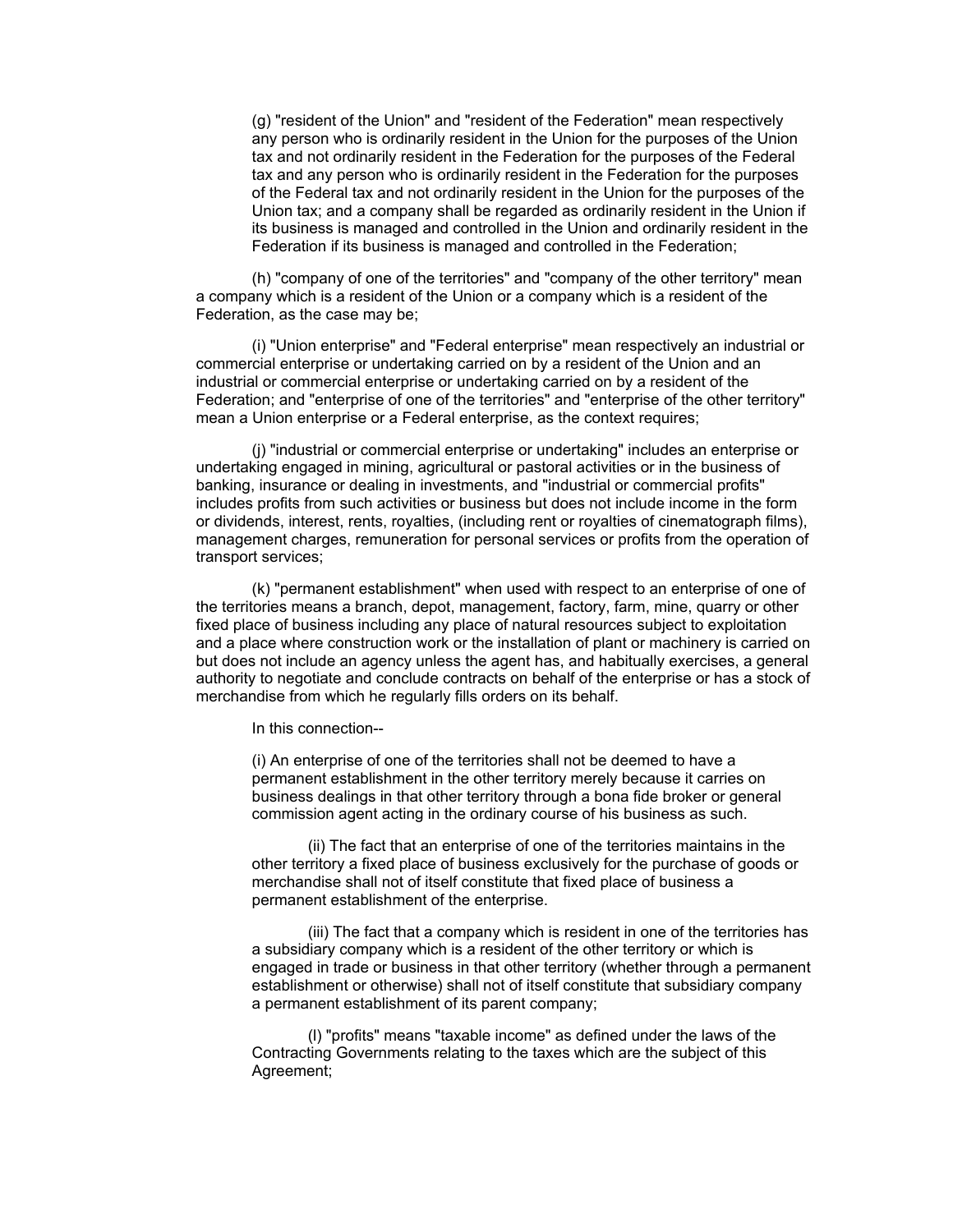(m) "taxation authorities" means the Commissioner for Inland Revenue or his authorised representative in the case of the Union and the Commissioner of Taxes or his authorised representative in the case of the Federation.

2. "Union tax" and "Federal tax" do not include any sum payable in respect of any default or omission in relation to the taxes which are the subject of this Agreement or which represents a penalty imposed under the law of either territory relating to those taxes.

3. In the application of the provisions of the present Agreement by one of the Contracting Governments any term not otherwise defined shall, unless the context otherwise requires, have the meaning which it has under the laws of that Contracting Government relating to the taxes which are the subject of the present Agreement.

## **Article III**

1. The industrial and commercial profits of an enterprise in one of the territories shall not be subject to tax in the other territory unless the enterprise is engaged in trade or business in the other territory through a permanent establishment in that other territory. If it is so engaged tax may be imposed on those profits by the other territory but only on so much of them as is attributable to that permanent establishment.

2. Where an enterprise of one of the territories is engaged in trade or business in the other territory through a permanent establishment situated therein--

(a) There shall be attributed to that permanent establishment the industrial or commercial profits which it might be expected to derive in that other territory if it were an independent enterprise engaged in the same or similar activities under the same or similar conditions and dealing at arm's length with the enterprise of which it is a permanent establishment;

(b) Subject to the provisions of sub-paragraph (a) no profits derived from sources outside that other territory shall be attributed to that permanent establishment.

3. No portion of any profit arising from the sale of goods or merchandise by an enterprise of one of the territories shall be attributed to a permanent establishment situated in the other territory by reason of the mere purchase of the goods or merchandise within that other territory.

4. This article shall not apply in any case in which its application would have the result that income, which but for such application would be subject to tax in one of the territories, would not be subject to tax in either territory.

## **Article IV**

Where--

(a) An enterprise of one of the territories participates directly or indirectly in the management, control or capital of an enterprise of the other territory; or

(b) The same persons participate directly or indirectly in the management, control or capital of an enterprise of one of the territories and an enterprise of the other territory; and

(c) In either case conditions are made or imposed between the two enterprises, in their commercial or financial relations, which differ from those which would be made between independent enterprises,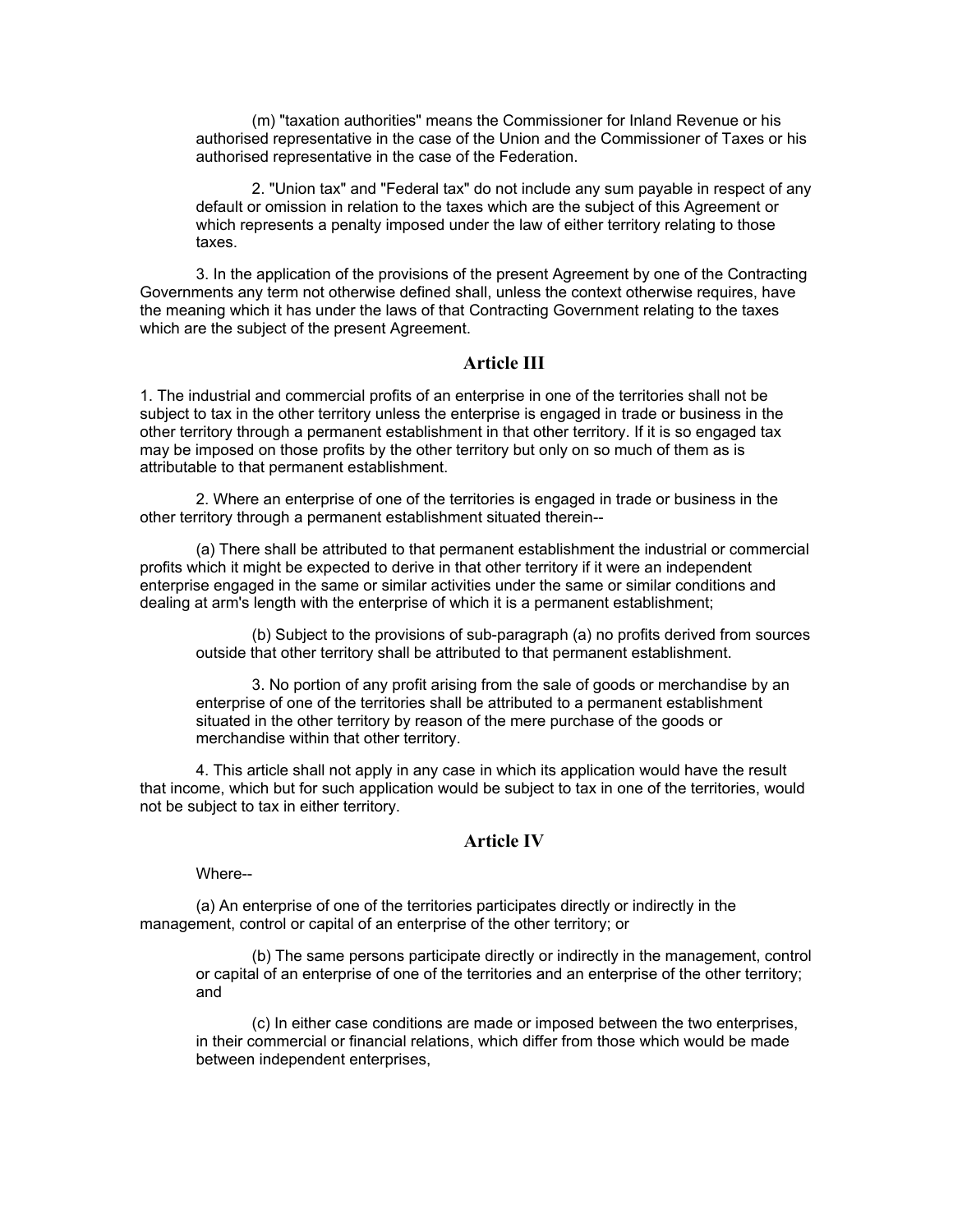then any profits which would but for those conditions have accrued to one of the enterprises but by reason of those conditions have not so accrued may be included in the profits of that enterprise and taxed accordingly.

### **Article V**

Profits derived by the Government of or by a resident of one of the territories from operating transport services in the other territory shall be exempt from tax in that other territory.

## **Article VI**

Any royalty, rent (including rent or royalties of cinematograph films) or other consideration received by or accrued to a resident of one of the territories by virtue of the use in the other territory of, or the grant of permission to use in that other territory any patent, design, trade mark, copyright, secret process, formula or any other property of a similar nature shall be exempt from tax in that first-mentioned territory if such royalty, rent or other consideration is subject to tax in the other territory.

#### **Article VII**

1. Any pension (other than a pension paid by the Government of the Union for services rendered to it in the discharge of governmental functions) and any annuity, derived or deemed to have been derived from sources within the Union by an individual who is a resident of the Federation, shall be exempt from Union tax to the extent that it is included in income for Federal tax purposes.

2. Any pension (other than a pension paid by the Government of the Federation for services rendered to it in the discharge of governmental functions) and any annuity, derived or deemed to have been derived from sources within the Federation by an individual who is a resident of the Union, shall be exempt from Federal tax to the extent that it is included in income for Union tax purposes.

3. The term "annuity" means a stated sum payable periodically at stated times, during life or during a specified or ascertainable period of time, under an obligation to make the payments in consideration of money paid.

## **Article VIII**

1. Remuneration (other than pensions) paid by one of the Contracting Governments to any individual for services rendered to that Contracting Government in the discharge of governmental functions shall be exempt from tax in the territory of the other Contracting Government if the individual is not ordinarily resident in that territory or is ordinarily resident in that territory solely for the purpose of rendering those services.

2. Any pension paid by one of the Contracting Governments to any individual for services rendered to that Contracting Government in the discharge of governmental functions shall be exempt from tax in the territory of the other Contracting Government, if immediately prior to the cessation of those services the remuneration therefor was exempt from tax in that territory, whether under paragraph 1 of this article or otherwise, or would have been exempt under that paragraph if the present Agreement had been in force at the time the remuneration was paid.

3. The provisions of this article shall not apply to payments in respect of services rendered in connection with any trade or business carried on by either of the Contracting Governments for purposes of profit.

4. For the purposes of this article the term "Contracting Government" where it applies to the Government of the Federation of Rhodesia and Nyasaland includes the Governments of the Territories constituting the Federation.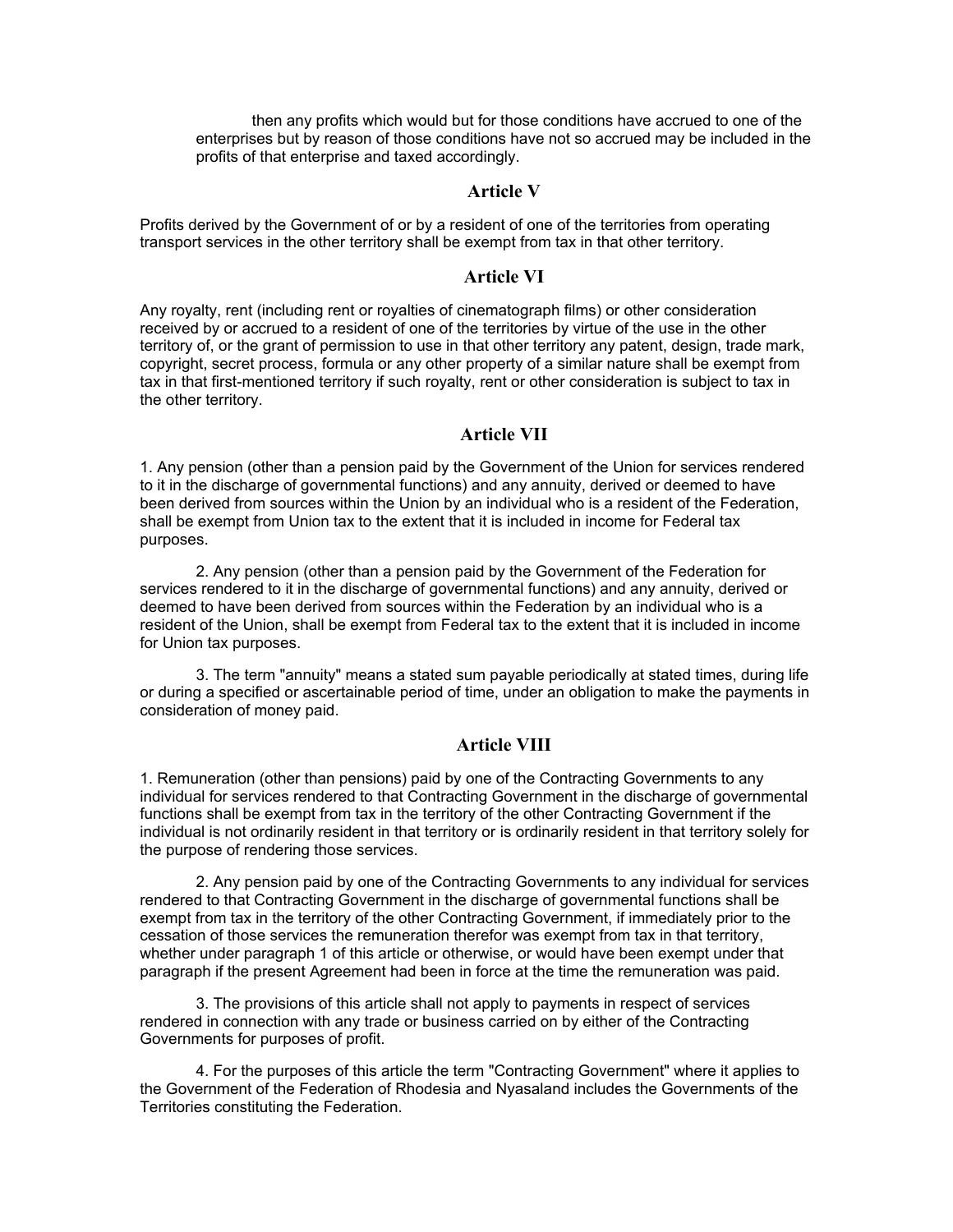## **Article IX**

1. An individual who is a resident of the Union shall be exempt from Federal tax on profits or remuneration in respect of personal (including professional) services performed within the Federation in any year of assessment if--

(a) He is present within the Federation for a period or periods not exceeding in the aggregate 183 days during that year; and

(b) The services are performed for or on behalf of a person resident in the Union;

(c) The profits or remuneration are subject to Union tax.

and

2. An individual who is a resident of the Federation shall be exempt from Union tax on profits or remuneration in respect of personal (including professional) services performed within the Union in any year of assessment if--

(a) He is present within the Union for a period or periods not exceeding in the aggregate 183 days during that year; and

(b) The services are performed for or on behalf of a person resident in the Federation; and

(c) The profits or remuneration are subject to Federal tax.

3. The provisions of this article shall not apply to the profits or remuneration of public entertainers such as stage, motion picture or radio artists, musicians and athletes.

## **Article X**

The remuneration derived by a professor or teacher who is ordinarily resident in one of the territories, for teaching, during a period of temporary residence not exceeding two years, at a university, college, school or other educational institution in the other territory, shall be exempt from tax in that other territory if such remuneration is subject to tax in such first-mentioned territory.

## **Article XI**

A student or business apprentice from one of the territories who is receiving full-time education or training in the other territory shall be exempt from tax in that other territory on payments made to him by persons in the first-mentioned territory for the purposes of his maintenance, education or training.

## **Article XII**

1. Subject to the provisions of the law in the Federation regarding the allowance of a credit against Federal tax of tax payable in the Union, Union tax payable in respect of profits from sources within the Union shall be allowed as a credit against any Federal tax payable in respect of such profits.

2. Where Federal tax is payable in respect of profits derived from sources within the Federation by a person ordinarily resident in the Union, the Union shall either impose no tax on such profits or, subject to such provisions (which shall not effect the general principle hereof) as may be enacted in the Union, shall allow the Federal tax as a credit against any Union tax payable in respect of such profits.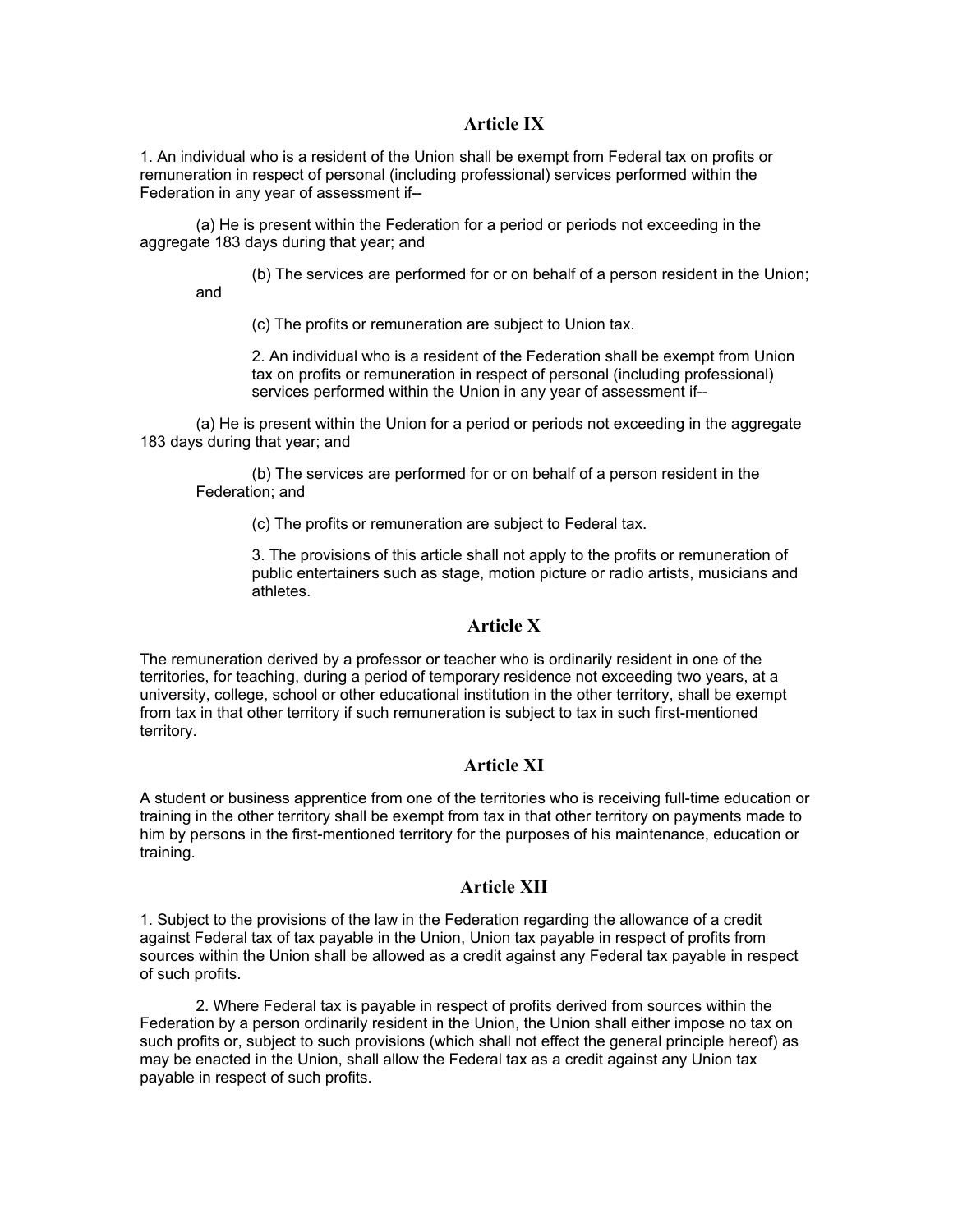3. For the purposes of this article profits or remuneration for personal (including professional) services performed in one of the territories shall be deemed to be profits from sources within that territory, and the services of an individual whose services are wholly or mainly performed in aircraft or other transport vehicles operated by a resident of one of the territories shall be deemed to be performed in that territory.

4. Where interest is derived by any person from a person (hereinafter referred to as the debtor) who is ordinarily resident in one of the territories and the interest would, but for the provisions of this paragraph, be subject to tax in both territories, that interest shall be subject to tax only in the territory in which the debtor is ordinarily resident: Provided that if the debtor is ordinarily resident in both territories, the interest shall be subject to tax only in the territory in which that interest is allowable as a deduction in the determination of the debtor's taxable income.

#### **Article XIII**

The taxation authorities of the Contracting Governments shall exchange such information (being information available under the respective taxation laws of the Contracting Governments) as is necessary for carrying out the provisions of the present Agreement or for the prevention of fraud or the administration of statutory provisions against legal avoidance in relation to the taxes which are the subject of the present Agreement. Any information so exchanged shall be treated as secret and shall not be disclosed to any persons other than those concerned with the assessment and collection of the taxes which are the subject of the present Agreement. No information shall be exchanged which would disclose any trade secret or trade process.

## **Article XIV**

The present Agreement shall come into force on the date on which the last of all such things shall have been done in both territories as are necessary to give the Agreement the force of law in each territory and shall thereupon have effect--

(a) In the Union, in respect of assessment for the year of assessment ended on the thirtieth day of June, 1954, and subsequent years;

(b) In the Federation, in respect of assessment for the year of assessment ended on the thirty-first day of March, 1954, and subsequent years.

## **Article XV**

The present Agreement shall continue in effect indefinitely, but either of the Contracting Governments may, on or before the thirtieth day of September in any calendar year after the year 1956, give notice of termination to the other Contracting Government and, in such event, the present Agreement shall cease to be effective--

(a) In the Union, in respect of any year of assessment beginning on or after the first day of July in the calendar year next following that in which such notice is given;

(b) In the Federation, in respect of any year of assessment beginning on or after the first day of April in the calendar year next following that in which such notice is given.

IN WITNESS WHEREOF the undersigned plenipotentiaries, being authorised thereto by their respective Governments, have signed this Agreement and have affixed thereto their seals.

DONE in duplicate in the English and Afrikaans languages, at Capetown this 22nd day of May, 1956.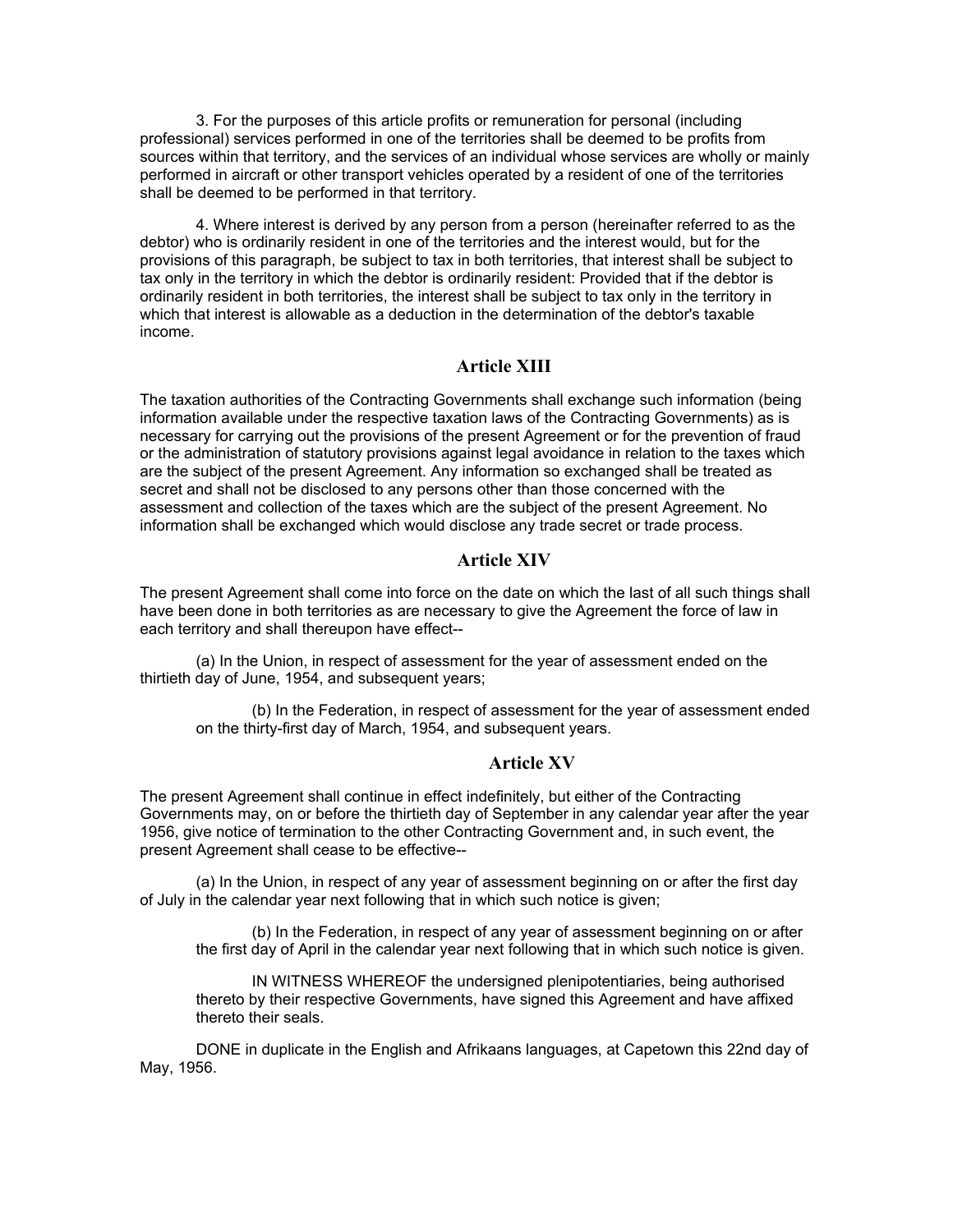For the Government of the Union of South Africa

Eric H. LOUW

 For the Government of the Federation of Rhodesia and Nyasaland

A. D. CHATAWAY

**Exchange of NotesSignatories: Rhodesia and Nyasaland, Federation of, South Africa Citations: 93 TNI 7-23; Doc 93-30069 Signed: October 30, 1959 In Force: October 30, 1959 Effective: In the Federation of Rhodesia and Nyasaland, from April 1, 1957. In South Africa, from July 1, 1957. Status: Terminated Tax Analysts classification: Income** 

Exchange of Notes for the Avoidance of Double Taxation and for Prevention of Fiscal Evasion with Respect to Taxes on Income

Pretoria, 30 October 1959

Sir,

I have the honour to refer to discussions which have taken place between officials of our two Governments and to propose that the Agreement of the 22nd May, 1956, concluded in the English and Afrikaans languages between the Government of the Union of South African and the Government of the Federation of Rhodesia and Nyasaland for the avoidance of double taxation and the prevention of fiscal evasion with respect to taxes on income be amended in respect of the English text by insertion in Article XII, after paragraph 3, of the following paragraph, the existing paragraph 4 thereby becoming paragraph 5:

"4. Any provision in any law whereby interest is deemed to be derived from a source within one of the territories by virtue of the ordinary residence in that territory of the person from whom the interest is derived shall not be applied in relation to interest which is payable to a person who resides in the other territory, if such interest is subject to tax in that other territory."

In the event of the above proposal being acceptable to you I have the honour to propose that this note and your confirmatory reply be regarded as constituting an agreement between our two Governments which shall have effect:

(a) In the Union of South Africa, in respect of the year of assessment beginning on or after the first day of July, 1957; and

(b) In the Federation of Rhodesia and Nyasaland, in respect of the year of assessment beginning on or after the first day of April, 1957.

I have the honour to be,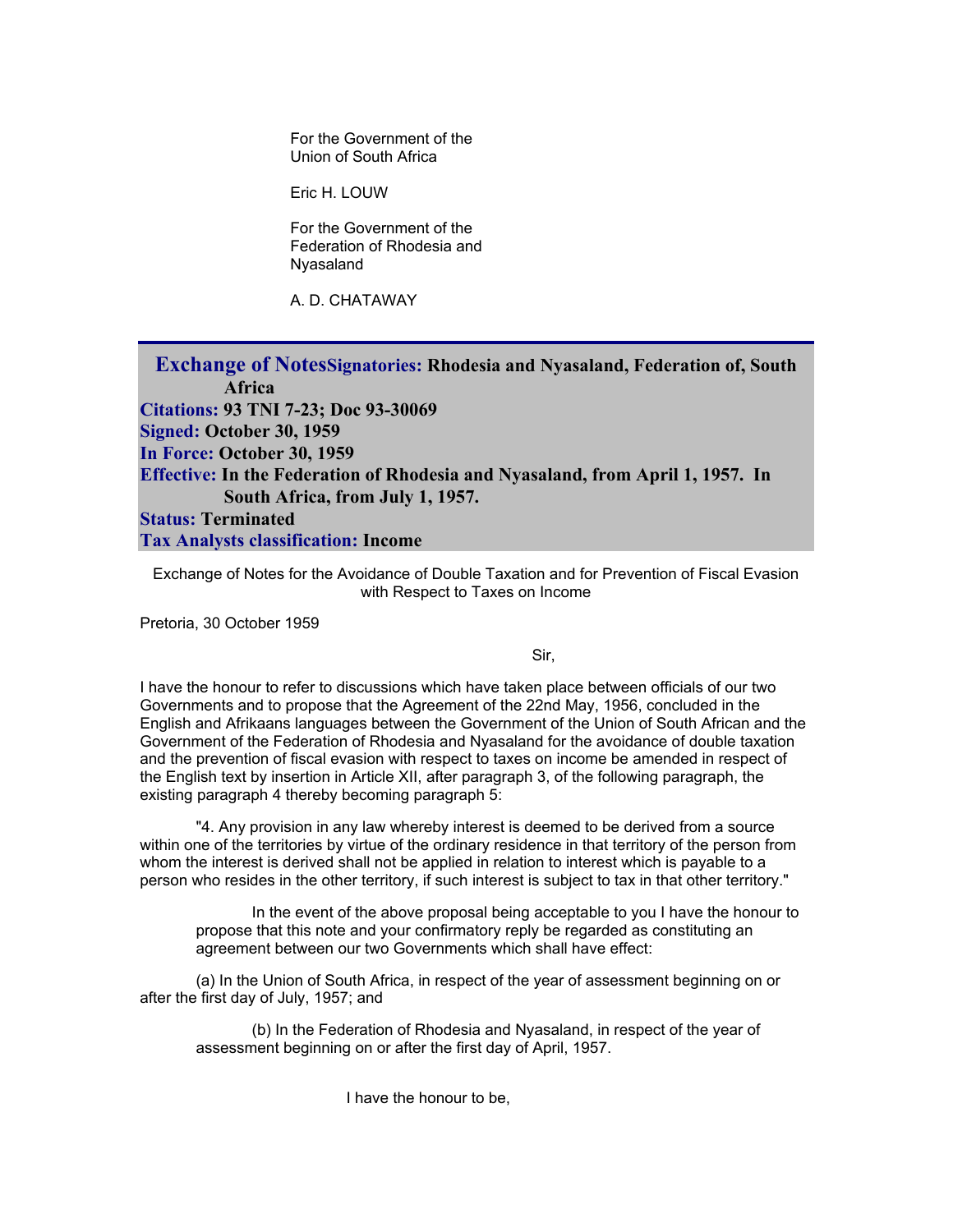Sir, Your obedient Servant,

J. W. M. FITT

 High Commissioner for the Federation of Rhodesia and Nyasaland

The Secretary for External Affairs, of the Union of South Africa,

Pretoria

Pretoria, 30 October 1959

Sir,

I have the honour to acknowledge receipt of your Note No. P.4/2 of today's date reading as follows:

"I have the honour to refer to discussions which have taken place between officials of our two Governments and to propose that the Agreement of the 22nd May, 1956, concluded in the English and Afrikaans languages between the Government of the Union of South African and the Government of the Federation of Rhodesia and Nyasaland for the avoidance of double taxation and the prevention of fiscal evasion with respect to taxes on income be amended in respect of the English text by insertion in Article XII, after paragraph 3, of the following paragraph, the existing paragraph 4 thereby becoming paragraph 5:

"4. Any provision in any law whereby interest is deemed to be derived from a source within one of the territories by virtue of the ordinary residence in that territory of the person from whom the interest is derived shall not be applied in relation to interest which is payable to a person who resides in the other territory, if such interest is subject to tax in that other territory."

In the event of the above proposal being acceptable to you I have the honour to propose that this note and your confirmatory reply be regarded as constituting an agreement between our two Governments which shall have effect:

(a) In the Union of South Africa, in respect of the year of assessment beginning on or after the first day of July, 1957; and

(b) In the Federation of Rhodesia and Nyasaland, in respect of the year of assessment beginning on or after the first day of April, 1957."

In reply thereto, I have the honour to state that the Government of the Union of South Africa are in agreement with the foregoing provisions and that your Note and this confirmatory reply shall be regarded as constituting an agreement between our two Governments.

I have the honour to be,

Sir,

Your obedient Servant,

(Signed) G. P. JOOSTE